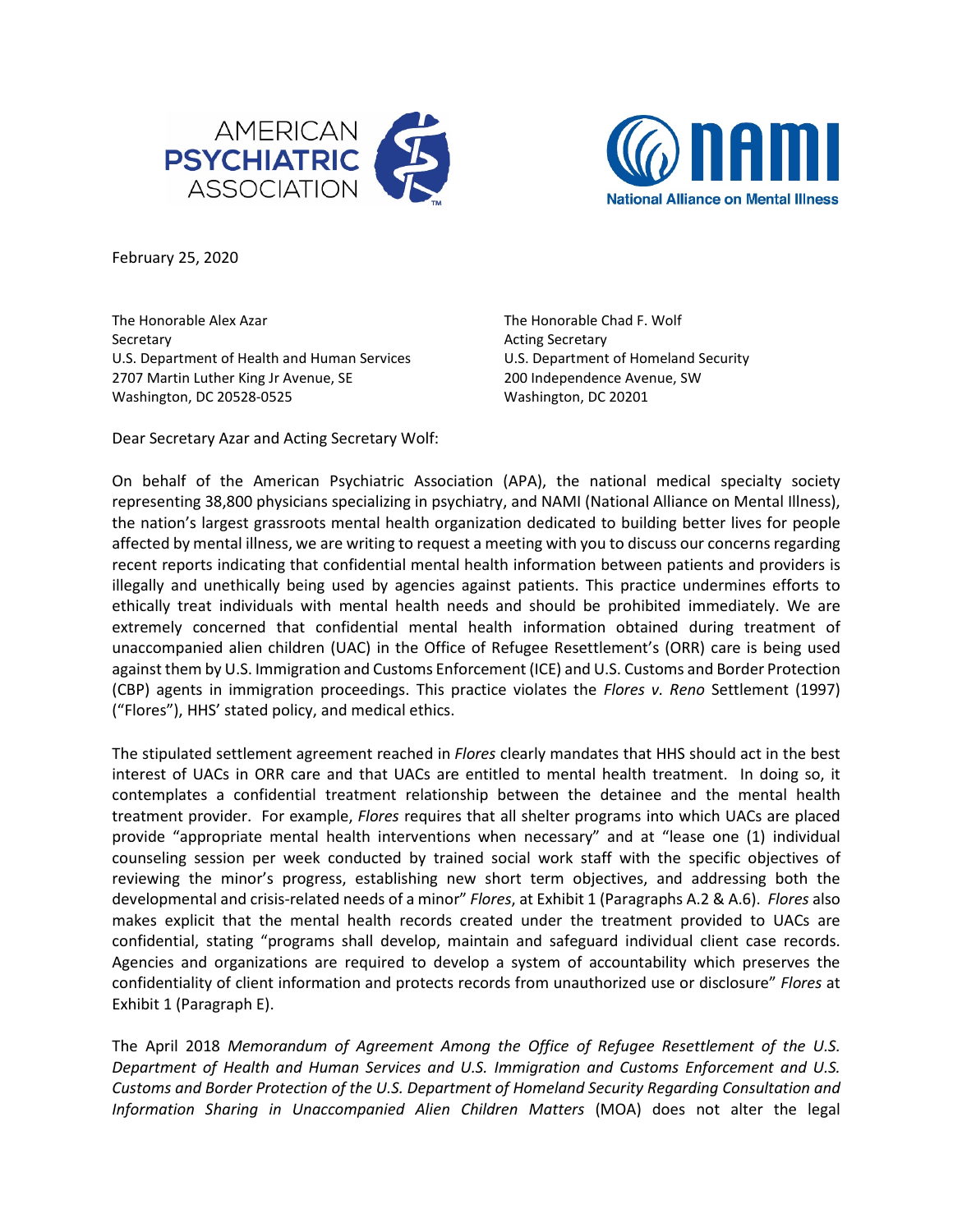requirements that mental health treatment be provided to UACs and that the records of such treatment be protected as confidential. Instead, the MOA requires that ORR notify ICE and/or CBP of certain activities, including "alleged or suspected fraud, human smuggling, human trafficking, drug trafficking, weapons trafficking, or gang-related activity" while an UAC is in ORR care *within "48 hours after the occurrence*" (MOA at Section IV.B.1, emphasis added). Furthermore, the MOA states that its contents are not intended to conflict with current law, which includesthe legal requirements of *Flores*regarding mental health treatment. If "a term of MOA is inconsistent with such authority, then that term shall be invalid" (MOA at Section VI). Rather than require reporting of past experiences shared by a UAC during therapy, the MOA merely calls for the reporting of current activities that take place while the UAC is in ORR care.

HHS and DHS's confirmed in the *Final Rule on Apprehension, Processing, Care and Custody of Alien Minors*  and Unaccompanied Alien Children (84 Fed, Reg. 44,392 August 23, 20[1](#page-1-0)9 at 44<sup>1</sup>), that detainee health records would be confidential and released only for purposes consistent with the purpose of the initial information collection. They represented: "although ICE health records are not subject to the Health Insurance Portability and Accountability Act of 1996 (HIPAA), ICE detainee *health records are kept confidential as a matter of policy*, and access to such records is restricted…[when disclosed without consent such] information *may only be released for a purpose consistent with the purpose of the initial information collection.* Thus, concerns that detainee health records will somehow always be relevant to a minor's removal proceeding such that an immigration judge will allow routine use of such records as part of a removal case are purely speculative and unfounded." *Id. At 441* (emphasis added).

Children in ORR custody require access to mental health care in order to assist them in dealing with the serious emotional and mental stressors they have experienced. Many of these children experience significant trauma, which has the potential to cause life-long negative consequences on their physical and mental health and should be treated using trauma-informed approaches. Trauma-informed care includes understanding a patient's life experiences in order to deliver effective care.<sup>[2](#page-1-1)</sup> The purpose of the initial information collection between a patient and mental health care provider is to gather information needed for a diagnosis and treatment of mental illness, not to gather evidence for immigration proceedings. It is vital that children are able to share their experiences candidly and entirely with mental health practitioners in order to achieve this goal. The perception of mental health care providers sharing confidential information from patient therapy sessions that could be used against the UAC later will cause distrust, impeding and discouraging children from accessing evidence-based mental health care.

The current application and interpretation of the MOA is having a harmful impact on immigrant children in ORR custody. Aside from violating federal law, it contradicts broadly accepted mental health ethical privacy and disclosure standards. It is a fundamental ethical value of mental health providers to maintain the confidentiality of such records, absent the patient's consent. The limited exceptions to this rule (e.g. to prevent harm to the patient or identifiable third parties) are not applicable here.

In addition, there are numerous psychiatrist physicians who are interested in providing much needed mental health treatment to children in ORR custody. Over the last several months APA has been working

<span id="page-1-0"></span><sup>1</sup> The Central District of California permanently enjoined enforcement of the Final Rule in *Flores v. Barr*, Case No. CV 85-4544 DMG, (September 27, 2019). That government appealed the injunction to the Ninth Circuit Court of Appeals where the parties have been ordered to mediation.

<span id="page-1-1"></span><sup>&</sup>lt;sup>2</sup> Center for Health Care Strategies (April 2016) Key Ingredients for Successful Trauma-Informed Care Implementation. Retrieved from [https://www.chcs.org/resource/key-ingredients-for-successful-trauma-informed](https://www.chcs.org/resource/key-ingredients-for-successful-trauma-informed-care-implementation/)[care-implementation/](https://www.chcs.org/resource/key-ingredients-for-successful-trauma-informed-care-implementation/)